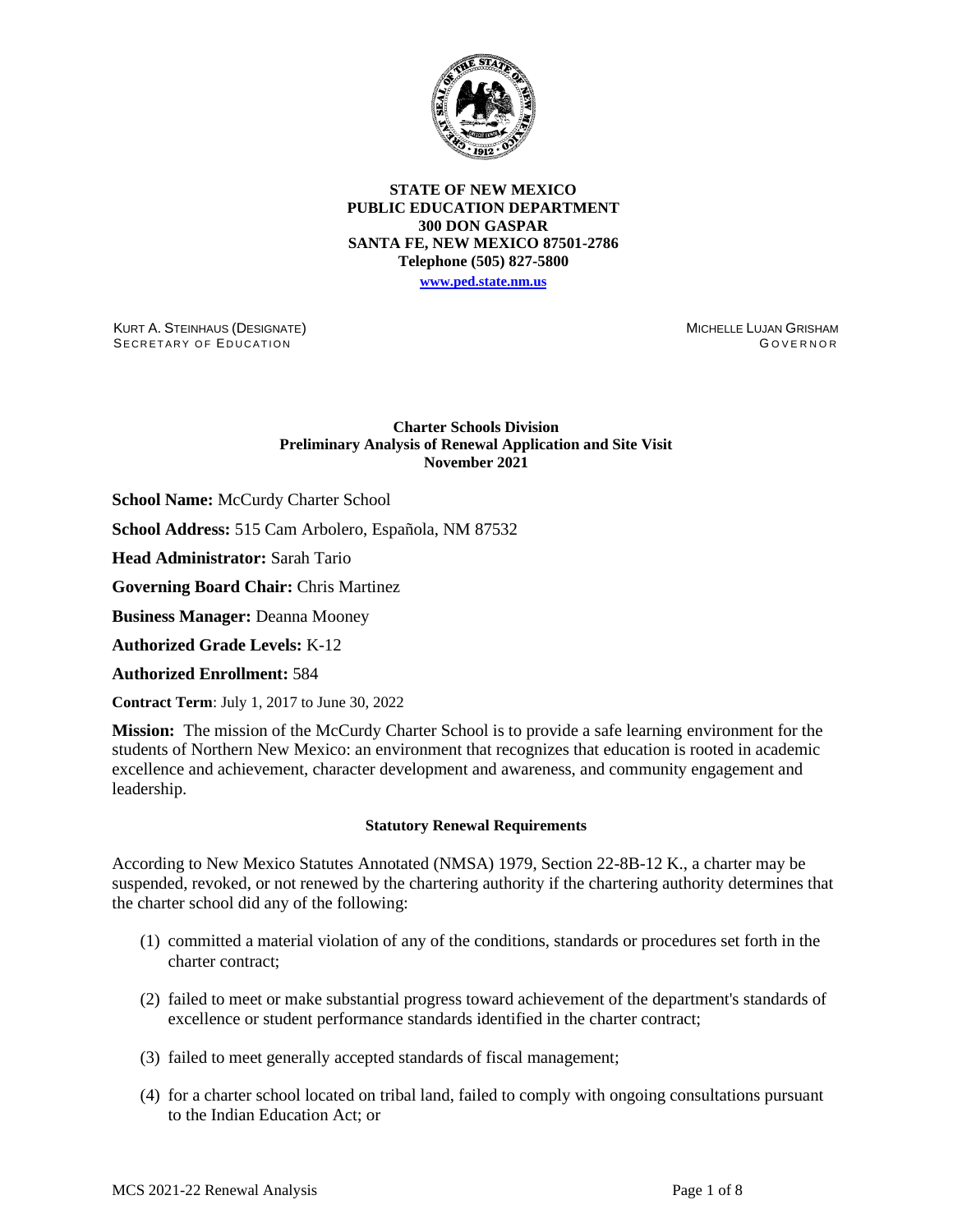(5) violated any provision of law from which the charter school was not specifically exempted.

# **Renewal Application**

Parts A and F of the Renewal Application are provided by the Charter Schools Division (CSD). All other parts of the application are provided by the school.

| PART A        | Data analysis based on accountability and reporting data from current charter contract term                                 |  |  |  |  |  |  |  |
|---------------|-----------------------------------------------------------------------------------------------------------------------------|--|--|--|--|--|--|--|
| <b>PART B</b> | <b>Progress report on meeting the academic performance, financial compliance and governance</b>                             |  |  |  |  |  |  |  |
|               | responsibilities of the charter school, including achieving the goals, objectives, student performance                      |  |  |  |  |  |  |  |
|               | outcomes, and accountability requirements set forth in the Assessment and Accountability Act and                            |  |  |  |  |  |  |  |
|               | the charter contract.                                                                                                       |  |  |  |  |  |  |  |
|               | <b>Financial Statement</b>                                                                                                  |  |  |  |  |  |  |  |
| <b>PART C</b> | A financial statement that discloses the costs of administration, instruction and other spending                            |  |  |  |  |  |  |  |
|               | categories for the charter school that is understandable to the general public that allows comparison                       |  |  |  |  |  |  |  |
|               | of costs to other schools.                                                                                                  |  |  |  |  |  |  |  |
| <b>PART D</b> | Petitions in support of the charter renewing its charter status                                                             |  |  |  |  |  |  |  |
|               | Petition signed by at least 65% of the school's <b>employees</b> , with certified affidavit: 45 of $51 = 88\%$<br>$\bullet$ |  |  |  |  |  |  |  |
|               | Petition signed by at least 75% of the <b>households</b> whose children are enrolled, with certified affidavit: 302         |  |  |  |  |  |  |  |
|               | represents 89%                                                                                                              |  |  |  |  |  |  |  |
| <b>PARTE</b>  | Description of the Charter School Facilities and Assurances that the facilities are in compliance                           |  |  |  |  |  |  |  |
|               | with the requirements of Section 22-8B-4.2 NMSA 1978                                                                        |  |  |  |  |  |  |  |
|               | The facility lease agreement as Appendix D<br>٠                                                                             |  |  |  |  |  |  |  |
|               | Narrative description of its facilities, attaching the Facility Master Plan, if available, as Appendix H<br>٠               |  |  |  |  |  |  |  |
|               | The building E Occupancy certificate(s) dated 02/04/2019. Maximum Occupancy (if listed): Not listed<br>$\bullet$            |  |  |  |  |  |  |  |
|               | Most recent facility NMCI Score 13.56% indicating that the school meets the requirements of Subsection C<br>$\bullet$       |  |  |  |  |  |  |  |
|               | of 22-8B-4.2 NMSA 1978                                                                                                      |  |  |  |  |  |  |  |
|               | If the school is relocating or expanding, assurances that the facilities comply with the requirements of<br>$\bullet$       |  |  |  |  |  |  |  |
|               | Section 22-8B-4.2 NMSA 1978:<br>Public (Cert A)<br>Private (Cert B)<br>Foundation (Cert C)                                  |  |  |  |  |  |  |  |
| <b>PART F</b> | <b>Amendment Requests</b>                                                                                                   |  |  |  |  |  |  |  |

The CSD team reviewed the school's Progress Report and conducted a renewal site visit on October 27, 2021. Ratings are based on the rubric provided on page 14 of the **State Charter Renewal Application**.

| <b>Progress Report (Part B) and Site Visit Evaluation</b> |                                                                     |                                           |  |  |  |
|-----------------------------------------------------------|---------------------------------------------------------------------|-------------------------------------------|--|--|--|
| <b>Section</b>                                            | <b>Indicator</b>                                                    | Rating                                    |  |  |  |
|                                                           | <b>ACADEMIC PERFORMANCE</b>                                         |                                           |  |  |  |
| 1.a                                                       | <b>Department's Standards of Excellence</b>                         | Demonstrates Substantial Progress         |  |  |  |
|                                                           | NM System of School Support and Accountability                      |                                           |  |  |  |
|                                                           | 2020-2021: No data available for schools                            |                                           |  |  |  |
|                                                           | 2019-2020: No data available for schools                            |                                           |  |  |  |
|                                                           | 2018-2019: 46                                                       |                                           |  |  |  |
|                                                           | Overall NM School Grade                                             |                                           |  |  |  |
|                                                           | $2017 - 2018$ : D                                                   |                                           |  |  |  |
| 1.b                                                       | <b>Mission-Specific Goals</b>                                       | Not Applicable                            |  |  |  |
| <b>FINANCIAL COMPLIANCE</b>                               |                                                                     |                                           |  |  |  |
| 2.a                                                       | Audit                                                               | <b>Failing to Demonstrate Substantial</b> |  |  |  |
|                                                           | Organizational Performance Framework 2a-2e                          | Progress                                  |  |  |  |
| 2.b                                                       | <b>Board of Finance</b>                                             | Meets the Standard                        |  |  |  |
|                                                           | The school has maintained a board of finance throughout the charter |                                           |  |  |  |
|                                                           | term.                                                               |                                           |  |  |  |
| CONTRACTUAL, ORGANIZATIONAL, AND GOVERNANCE               |                                                                     |                                           |  |  |  |
| 3.a                                                       | <b>Comprehensive Educational Program</b>                            | Demonstrates Substantial Progress         |  |  |  |
|                                                           | See the narrative below for detail.                                 |                                           |  |  |  |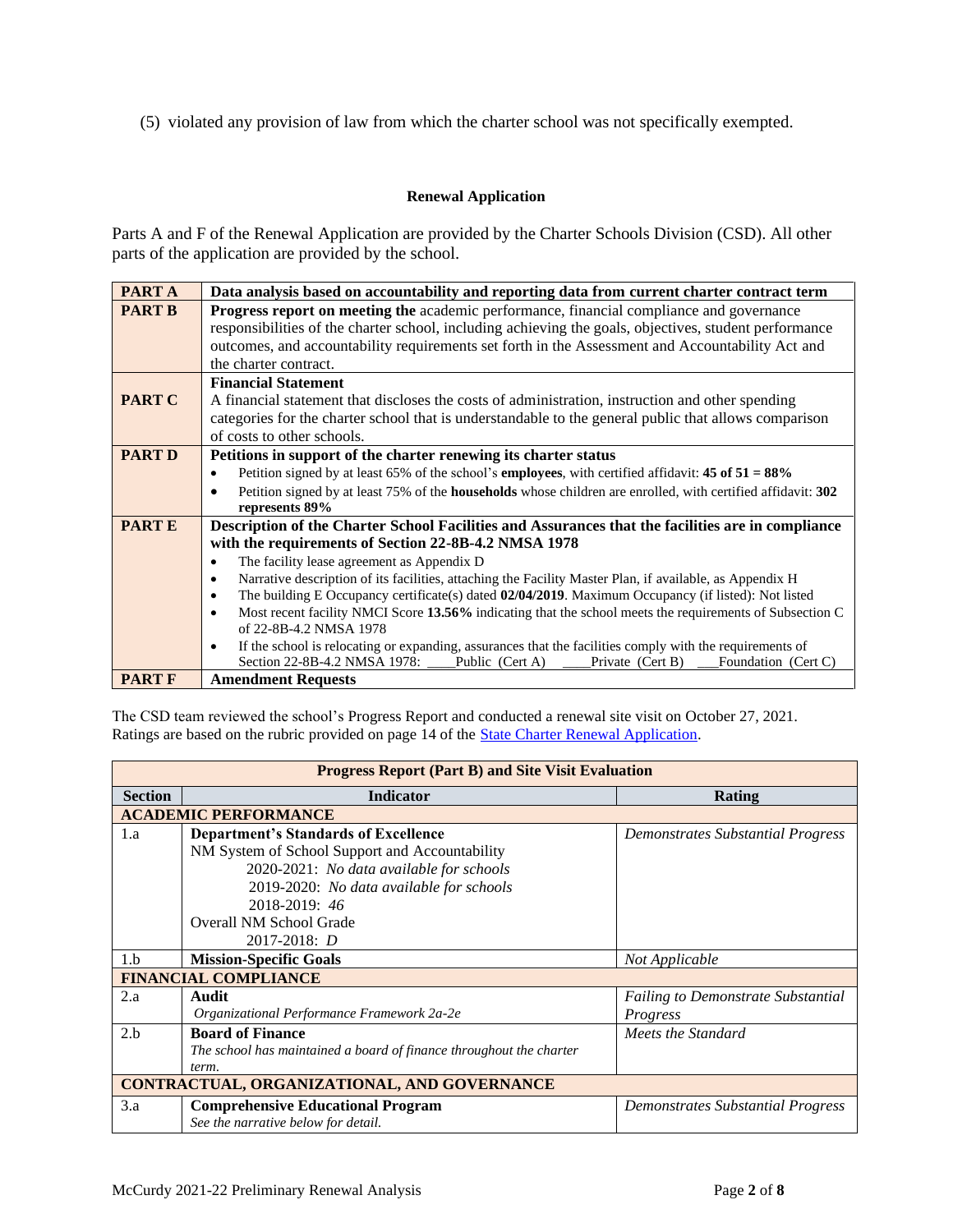| 3.b | <b>Organizational Performance Framework</b>                  | Demonstrates Substantial Progress |
|-----|--------------------------------------------------------------|-----------------------------------|
|     | Organizational Performance Framework 1b-1f, 4a-4e, and 5a-5d |                                   |
| 3.c | <b>Governance Responsibilities</b>                           | Demonstrates Substantial Progress |
|     | Organizational Performance Framework 3a-3c                   |                                   |

### **Academic Performance**

# **NMPED Accountability Data 2018-2019**

|                          | <b>Overall</b> | Reading<br><b>Proficiency</b> | <b>Math</b><br>Proficiency | <b>Science</b><br><b>Proficiency</b> | <b>English</b><br><b>Learner</b><br><b>Progress</b> |
|--------------------------|----------------|-------------------------------|----------------------------|--------------------------------------|-----------------------------------------------------|
| <b>McCurdy CS</b>        | 46             | 21                            |                            | 29                                   |                                                     |
| Española School District | 47             | 25                            | l O                        |                                      |                                                     |
| Statewide                | -              | 34                            |                            | 40                                   | 29                                                  |

As indicated in the table above, Reading proficiency on statewide assessments dropped from 29% in 2017-2018 to 21% in 2018-2019. Math also dropped from 8% to 6% for the same years. In 2018-2019, the school was identified as a Targeted Support and Improvement school in New Mexico Vistas. NM PED identifies schools in need of targeted support as those schools that need support with one or more student groups. Student proficiencies in both reading and math fell below both state and district levels, although science proficiency was higher. Progress of English Learners was also substantially below both state and Española.

With an overall score of 46, McCurdy Charter School was within the top 75% of high schools in New Mexico, but slightly below state average. The school has launched several initiatives including switching to an interim assessment in 2020-21, Galileo, that is more in line with the end of year assessment. Galileo reading and math scores are reviewed by the McCurdy DASH team to determine what changes need to be made to increase student performance. In reviewing the spring 2021 and fall 2021 results, there is evidence that suggests some measureable success in increasing student academic performance. Further details can be found within Part B of the application submitted by the school.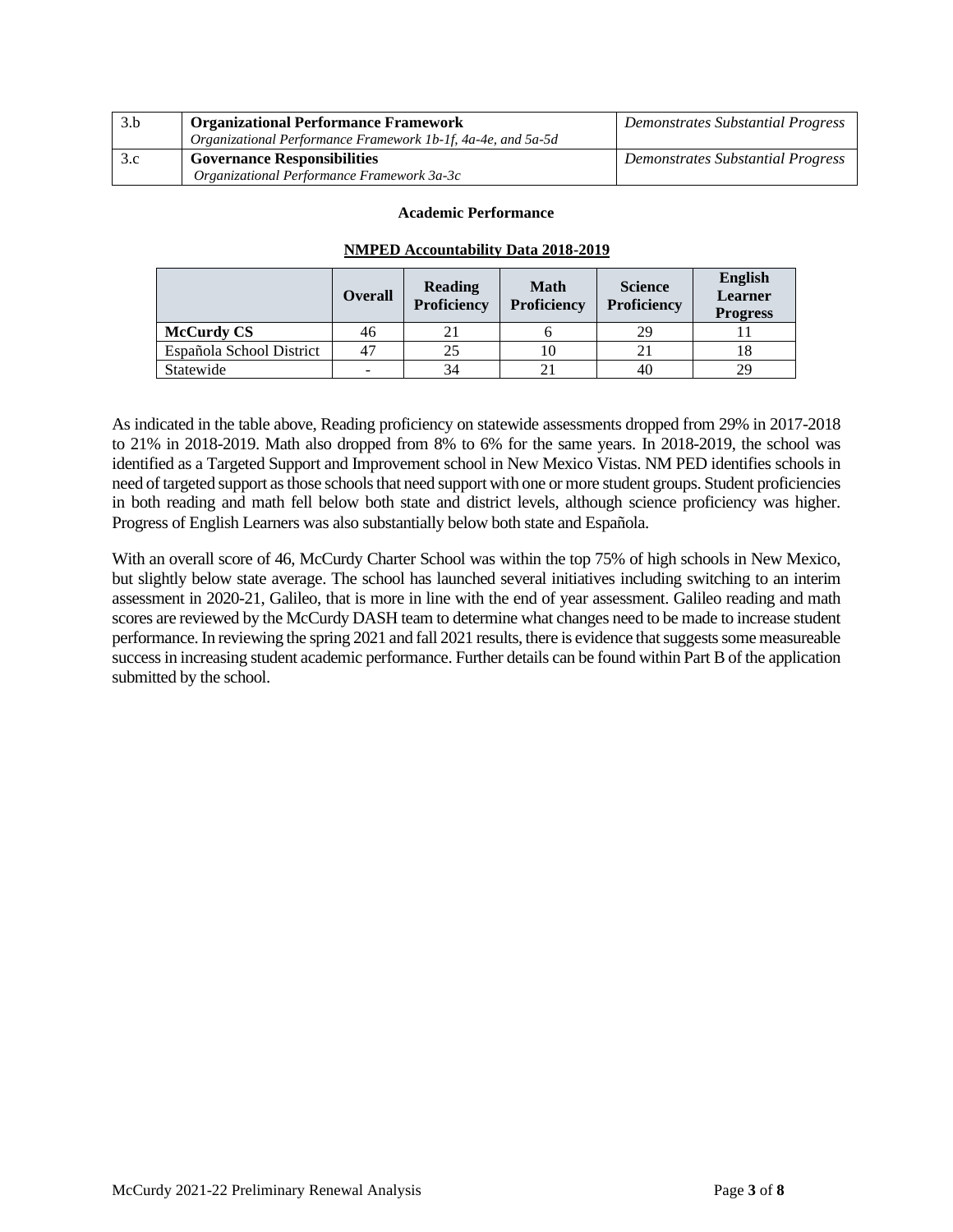### **Public Education Commission Performance Framework**

| <b>McCurdy Charter School</b>                                                                           | 2017-2018                                                       | 2018-2019                                       | 2019-2020                       | 2020-2021                         |
|---------------------------------------------------------------------------------------------------------|-----------------------------------------------------------------|-------------------------------------------------|---------------------------------|-----------------------------------|
| Category I. Academic Performance Framework                                                              |                                                                 |                                                 |                                 |                                   |
| Indicator 1 Components of School Accountability System                                                  | Falls Far Below (or Does Not Meet) 145.51 Points (Lower Middle) |                                                 |                                 | Unable to Review - COVID          |
| <b>Indicator 2 Subgroup Performance</b>                                                                 | <b>Not Applicable</b>                                           | Pending                                         |                                 | Unable to Review - COVID          |
| <b>Indicator 3 Mission Specific Goals</b>                                                               | <b>Not Applicable</b>                                           | Not Applicable                                  |                                 | <b>Not Applicable</b>             |
| <b>Financial Performance Framework</b>                                                                  |                                                                 |                                                 |                                 |                                   |
| Self-Assessment Survey completed and signed by Head Admin, SBO, and Finance Chair                       | Meets (or Exceeds) Standard                                     | Meets (or Exceeds) Standard                     | Meets (or Exceeds) Standard     | <b>Not Applicable</b>             |
| Category II. Organizational Performance Framework                                                       |                                                                 |                                                 |                                 |                                   |
| Indicator 1a Educational Program: mission and educational program of approved charter application       | <b>Norking to Meet Standard</b>                                 | Meets (or Exceeds) Standard                     | Meets (or Exceeds) Standard     | Meets (or Exceeds) Standard       |
| Indicator 1b Educational Program: state assessment requirements                                         | <b>Vorking to Meet Standard</b>                                 | Meets (or Exceeds) Standard                     | Meets (or Exceeds) Standard     | Unable to Review - COVID          |
| Indicator 4a Students & Employees: protecting the rights of all students                                | alls Far Below (or Does Not Meet)                               | Meets (or Exceeds) Standard                     | <b>Working to Meet Standard</b> | <b>ASSURANCES</b>                 |
| Indicator 1c Educational Program: protecting the rights of students with disabilities                   | <b>Vorking to Meet Standard</b>                                 | Falls Far Below (or Does Not Meet) Standar      | <b>Working to Meet Standard</b> | Meets (or Exceeds) Standard       |
| Indicator 1d Educational Program: protecting the rights of English Language Learners                    | <b>Vorking to Meet Standard</b>                                 | <b>Working to Meet Standard</b>                 | <b>Working to Meet Standard</b> | Meets (or Exceeds) Standard       |
| Indicator 4b Students & Employees: attendance, retention, and recurrent enrollment                      | Meets (or Exceeds) Standard                                     | Meets (or Exceeds) Standard                     | Meets (or Exceeds) Standard     | Meets (or Exceeds) Standard       |
| Included in Indicator 4b                                                                                | Meets (or Exceeds) Standard                                     |                                                 |                                 |                                   |
| Indicator 2a Financial Mgmt & Oversight: meeting financial reporting and compliance requirements        | alls Far Below (or Does Not Meet)                               | Falls Far Below (or Does Not Meet) Standar      | <b>Working to Meet Standard</b> | <b>Working to Meet Standard</b>   |
| Indicator 2b Financial Mgmt & Oversight: following generally accepted accounting principles             | <b>Vorking to Meet Standard</b>                                 | Falls Far Below (or Does Not Meet) Standar      | <b>Does Not Meet Standard</b>   | Does Not Meet Standard            |
| Indicator 3a Governance & Reporting: complying with governance requirements                             | Meets (or Exceeds) Standard                                     | Falls Far Below (or Does Not Meet) Standar      | <b>Working to Meet Standard</b> | Meets (or Exceeds) Standard       |
| Included in Indicator 3c                                                                                | Meets (or Exceeds) Standard                                     |                                                 |                                 |                                   |
| Indicator 4c Students & Employees: meeting teacher and other staff credentialing requirements           | Falls Far Below (or Does Not Meet)                              | Meets (or Exceeds) Standard                     | Meets (or Exceeds) Standard     | <b>Working to Meet Standard</b>   |
| Indicator 4d Students & Employees: respecting employee rights                                           | <b>Working to Meet Standard</b>                                 | Falls Far Below (or Does Not Meet) Standar      | Meets (or Exceeds) Standard     | <b>ASSURANCES</b><br>$\mathbf{v}$ |
| Indicator 4e Students & Employees: completing required background checks / reporting ethical violations | Falls Far Below (or Does Not Meet)                              | Falls Far Below (or Does Not Meet) Standar      | Meets (or Exceeds) Standard     | <b>ASSURANCES</b><br>$\checkmark$ |
| Indicator 5a School Environment: complying with facilities requirements                                 | Meets (or Exceeds) Standard                                     | Meets (or Exceeds) Standard                     | Meets (or Exceeds) Standard     | <b>ASSURANCES</b><br>$\mathbf{v}$ |
| Indicator 5c School Environment: complying with health and safety requirements                          | <b>Norking to Meet Standard</b>                                 | Meets (or Exceeds) Standard                     | <b>Working to Meet Standard</b> | <b>ASSURANCES</b><br>$\checkmark$ |
| Indicator 5d School Environment: handling information appropiately                                      | Falls Far Below (or Does Not Meet)                              | Meets (or Exceeds) Standard                     | <b>Working to Meet Standard</b> | <b>ASSURANCES</b><br>$\checkmark$ |
| <b>OTHER</b>                                                                                            |                                                                 |                                                 |                                 |                                   |
| School specific conditions in the Charter Contract, if any                                              | <b>Not Applicable</b>                                           |                                                 |                                 |                                   |
| Indicator 1e Educational Program: meeting program requirements for all PED and federal grant programs   |                                                                 | Meets (or Exceeds) Standard                     | Meets (or Exceeds) Standard     | <b>ASSURANCES</b>                 |
| Indicator 1f Educational Program: NM DASH Plan                                                          |                                                                 | <b>Working to Meet Standard</b>                 | <b>Not Applicable</b>           | Unable to Review - COVID          |
| Indicator 2c Financial Mgmt & Oversight: responsive to audit findings                                   |                                                                 | Falls Far Below (or Does Not Meet) Standar<br>٠ | <b>Does Not Meet Standard</b>   | Does Not Meet Standard            |
| Indicator 2d Financial Mgmt & Oversight: managing grant funds responsibility                            |                                                                 | Meets (or Exceeds) Standard                     | Meets (or Exceeds) Standard     | Meets (or Exceeds) Standard       |
| Indicator 2e Financial Mgmt & Oversight: staffing to ensure proper fiscal management                    |                                                                 | <b>Working to Meet Standard</b>                 | Meets (or Exceeds) Standard     | Meets (or Exceeds) Standard       |
| Indicator 2f Financial Mgmt & Oversight: meeting obligations timely / appropriate internal controls     |                                                                 |                                                 |                                 |                                   |
| Indicator 3b Governance & Reporting: complying with nepotism and conflict of interest requirements      |                                                                 | Meets (or Exceeds) Standard                     | Meets (or Exceeds) Standard     | <b>ASSURANCES</b><br>$\mathbf{v}$ |
| Indicator 3c Governance & Reporting: meeting obligations timely / appropriate internal controls         |                                                                 | Falls Far Below (or Does Not Meet) Standar      | Meets (or Exceeds) Standard     | <b>ASSURANCES</b><br>$\checkmark$ |
| Indicator 5b School Environment: complying with transportation requirements                             |                                                                 | Not Applicable                                  | V Not Applicable                | <b>ASSURANCES</b><br>$\mathbf{v}$ |

\*Note: The rating for Indicator 1.c (protecting the right of students with disabilities) was changed from *Meets or Exceeds Standard* (the rating given in the 2020-21 Annual Report) to *Working to Meet Standard*

#### **Organizational Performance**

The chart above provides the charter school performance over the charter contract term. The school has reduced the number of *Does Not Meet* indicator ratings from a peak of eight in 2018-2019 to two in 2019-2020 and 2020- 2021. The two *Does Not Meet*ratings in both those years were for the same indicators and were related to Financial Management and oversight. Indicator 2c Financial Management & Oversight: Responsive to Audit Findings was given a rating of *Falls Far Below* or *Does Not Meet Standard* in all three of years in which the indicator was applicable. Similarly, the school received *Falls Far Below* or *Does Not Meet Standard* for Indicator 2b Following Generally Accepted Accounting Principles in 2018-2019, 2019-2020, and 2020-2021. The charter school has hired a new business manager in working towards reducing audit findings and improving these indicators.

The school received a *Working to Meet Standard* or *Falls Far Below* or *Does Not Meet Standard* during the first three years of its contract for 1c Educational Program: Protecting the Rights of Students with Disabilities. McCurdy Charter School was placed on a Corrective Action Plan (CAP) by the Special Education Division in early 2021, for failing to provide eligible students a post-secondary goal (Special Ed Indicator 13). In New Mexico, all students age 14 or older must have a transition goal incorporated into their IEP. The school was referred to TAESE (Technical Assistance for Excellence in Special Education), a regional technical assistance team that works with the PED, to provide free support for schools. The Charter Schools Division was informed of the CAP after the Annual Report was approved by PEC, so the school's rating in 2020-21 should change to *Working to Meet*. In the fall of 2021, the school's CAP was closed by the Special Education Division.

STARS data from the  $120<sup>th</sup>$  day, which was utilized for the school's annual site visit in 2020-21 indicated that nineteen students had overdue IEPs or evaluations. The school was able to carry out all overdue IEPs and evaluations by the End of Year STARS reporting period. A new diagnostician was hired in April 2021 and a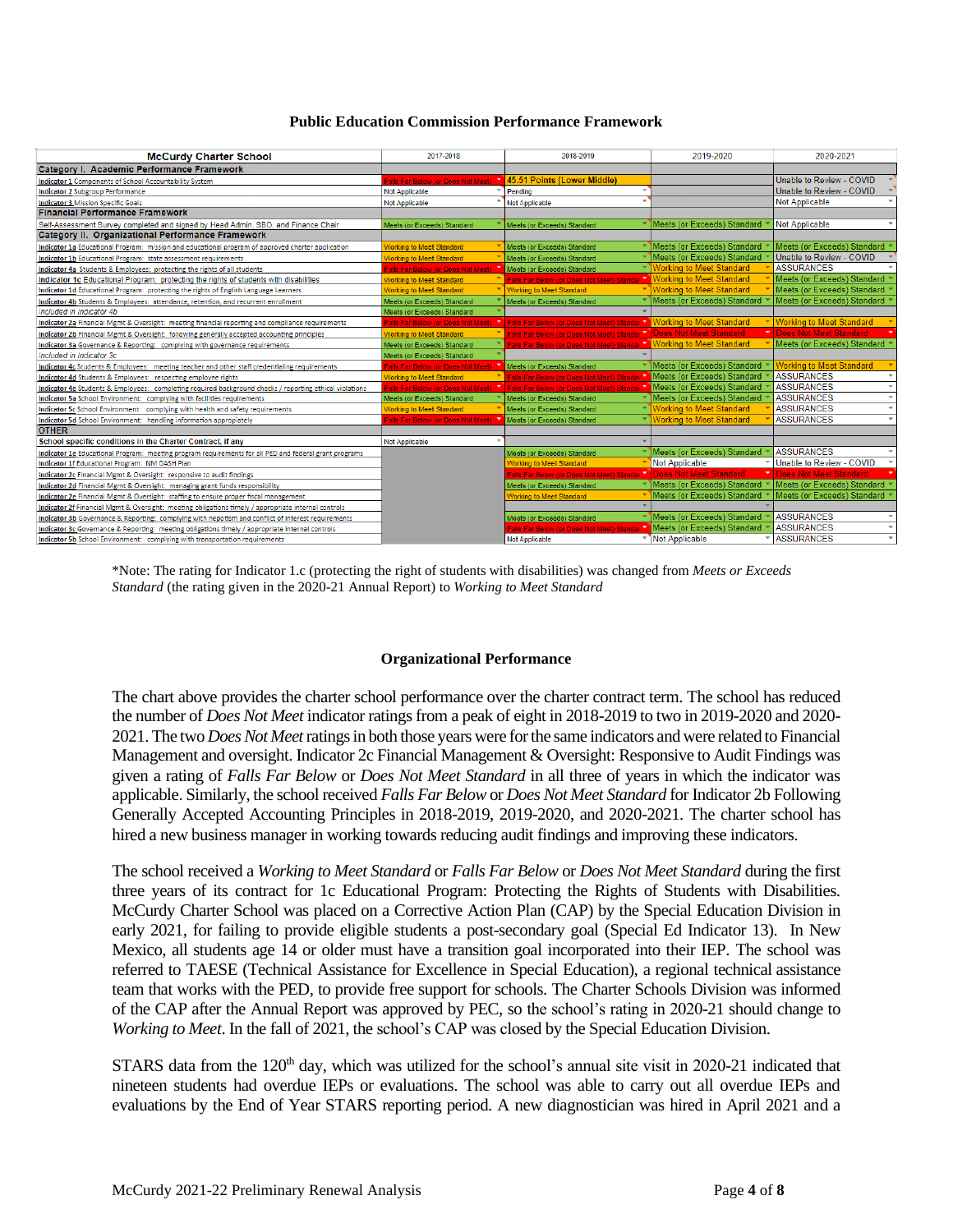master roster of special education students that tracks when each is due for reevaluation or IEP meetings was created. These additions should help insure that no IEP or evaluation deadlines are missed.

## **Financial Performance**

McCurdy Charter School (MCS) is currently on a quarterly reporting status, which indicates the school's business manager is responsive to School Budget Bureau requests and reports are submitted in a timely manner. Throughout the contract term, the school's business management services have been under contract to the same individual. At the beginning of 2019-20 fiscal year, the school was placed on monthly reporting due to untimely reporting. This restriction was lifted and the school is currently back to quarterly reporting as of January 2021.

Student membership at MCS experienced a 2% average annual increases in the middle of the contract years. The 2021 school year, however, saw an enrollment drop and the school's student enrollment returned back to 2018 counts.

The school received twenty-three (23) audit findings from 2017 to 2020 and in every year of the contract the school experienced repeat findings; the severity of the findings in each year were found to have at least one material weakness or significant deficiency. Overall, this suggests the school has not responded sufficiently to audit findings and may need conditions placed on financial management should the school be renewed.

| <b>Audit Year</b> | <b>Findings</b> | <b>Repeat</b><br><b>Findings</b> | <b>Material</b><br>Weaknesses | <b>Significant</b><br><b>Deficiencies</b> |
|-------------------|-----------------|----------------------------------|-------------------------------|-------------------------------------------|
| FY 2020           |                 |                                  |                               |                                           |
| FY 2019           |                 |                                  |                               |                                           |
| FY 2018           |                 |                                  |                               |                                           |
| FY 2017           |                 |                                  |                               |                                           |

During the contract term, the school has reported an average of 65% of operational spending in the classroom, just shy of the 68% annual suggested goal. Administrative expenses are on the high end of the spectrum for charter schools with similar enrollment sizes and program units appear to be lower in a similar comparison.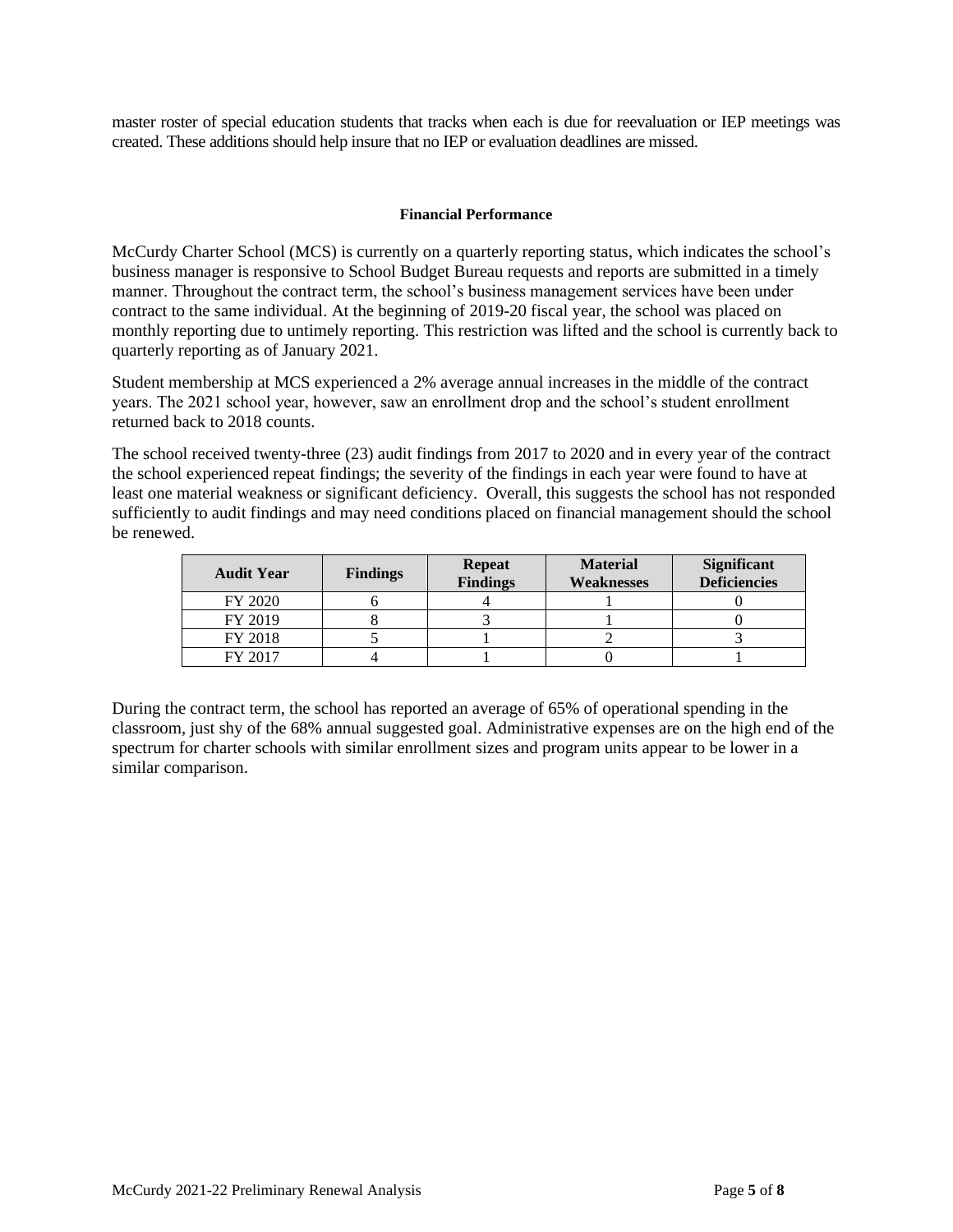|                 |                                    |                                                           | <b>Contract Years</b>                            |           |           |           |                       |
|-----------------|------------------------------------|-----------------------------------------------------------|--------------------------------------------------|-----------|-----------|-----------|-----------------------|
|                 |                                    | General Fund (11000) data as reported                     | Actual                                           | Actual    | Actual    | Actual    | <b>Budgeted</b>       |
|                 |                                    | in OBMS - Fourth Quarter                                  | General Fund - 11000- Amounts (in whole dollars) |           |           |           |                       |
|                 |                                    |                                                           | 2017-2018                                        | 2018-2019 | 2019-2020 | 2020-2021 | <b>BUDGET</b><br>2022 |
|                 |                                    | <b>Enrollment</b>                                         |                                                  |           |           |           |                       |
|                 |                                    | 120D Student membership                                   | 526                                              | 539       | 550       | 525       | 527                   |
|                 |                                    | 40D program units from final funded runi                  | 845.301                                          | 883.394   | 899.613   | 896.292   |                       |
|                 |                                    |                                                           |                                                  |           |           |           |                       |
| <b>Function</b> | <b>Function Name</b>               | <b>Description of Expenditures</b>                        |                                                  |           |           |           |                       |
|                 | 1000 Direct Instruction            | Classroom teachers, educational assistants,               |                                                  |           |           |           |                       |
|                 |                                    | instructional coaches, textbooks, classroom<br>technology | 1.929.062                                        | 2.050.372 | 2.557.198 | 2.414.387 | 2,721,015             |
|                 | 2100 Student Support               | Attendance, social worker, guidance, health,              |                                                  |           |           |           |                       |
|                 |                                    | psychologoical, speech & occupational therapy             |                                                  |           |           |           |                       |
|                 |                                    | services                                                  | 183,634                                          | 254,514   | 266,386   | 397,989   | 528,241               |
|                 | 2200 Instructional Support         | Library, instruction related technology                   | 1,760                                            | 2,251     | 1.869     |           | 3,000                 |
|                 | 2300 Central Administration        | Governance council, Office of Superintendent,             |                                                  |           |           |           |                       |
|                 |                                    | community relations                                       | 309,943                                          | 258,917   | 176,508   | 167.782   | 191.764               |
|                 | 2400 School Administration         | Office of the Principal                                   | 104,233                                          | 83,308    | 260,875   | 220,946   | 274,201               |
|                 | 2500 Central Services              | Business management, administrative support,              |                                                  |           |           |           |                       |
|                 |                                    | admin technology                                          | 294,791                                          | 301.354   | 312,784   | 294,738   | 344,880               |
|                 | 2600 Maintenance &                 | Building operations, maintenance, equipment               |                                                  |           |           |           |                       |
|                 | Operations                         | upkeep, security & safety                                 | 569,236                                          | 579,171   | 647.923   | 662.012   | 937,374               |
|                 | 2700-5900 All Other Function Codes | Transportation, food service & capital outlay             | 12,096                                           | 14,509    | 41,259    | 2,164     | 33,383                |
|                 |                                    |                                                           | Total: 3,404,756                                 | 3,544,396 | 4,264,802 | 4.160.018 | 5,033,858             |
|                 |                                    | <b>Total State Equalization Guarantee (SEG) Funding:</b>  | 3,348,049                                        | 3,582,656 | 4,111,551 | 4,439,856 | 4,401,788             |
|                 |                                    | <b>Other Operational Revenue</b>                          | 128,187                                          | 166,243   | 75,663    | 137,762   | 60,000                |
|                 |                                    | Carryover(Shortfall)                                      | 71,479                                           | 204,502   | (77,588)  | 417,600   |                       |
|                 |                                    |                                                           |                                                  |           |           |           |                       |
|                 |                                    | How Funds Were Spent in Percentages of Total              |                                                  |           |           |           |                       |
|                 |                                    | Classroom                                                 | 62%                                              | 65%       | 66%       | 68%       | 65%                   |
|                 |                                    | Administration                                            | 21%                                              | 18%       | 18%       | 16%       | 16%                   |
|                 |                                    | Other                                                     | 17%                                              | 17%       | 16%       | 16%       | 19%                   |

The PED Operating Budget Management System (OBMS) showed 87%, just under \$600,000, of the MCS grant fund requests for reimbursements (RfRs) were submitted during June/July, 2021.

| Governance |  |
|------------|--|
|------------|--|

| <b>Governing Board Training Hours Completed</b>                    |    |    |    |      |  |  |  |
|--------------------------------------------------------------------|----|----|----|------|--|--|--|
| <b>FY18</b><br><b>FY19</b><br>FY20<br>FY21<br><b>Board Members</b> |    |    |    |      |  |  |  |
| Nancy O'Brien                                                      |    |    |    | 11.5 |  |  |  |
| <b>Chris Martinez</b>                                              |    |    |    | 11.5 |  |  |  |
| Deborah Bennett-Anderson                                           | 10 |    | 16 | 11.5 |  |  |  |
| Juan Valdez                                                        |    |    |    | 11.5 |  |  |  |
| Adan Trujillo                                                      |    |    |    | 11.5 |  |  |  |
| Crystal Espinoza                                                   |    | 10 |    | 115  |  |  |  |
| Marcie Davis                                                       |    |    |    |      |  |  |  |

Black shading indicates that the member did not serve a full year in that fiscal year; yellow indicates that the member did not complete all required training hours during that fiscal year. Training requirements are 8 hours per year for returning board members, and 10 hours for new members. Exemptions are noted in years marked by an asterisk.

Not all members of McCurdy's governing board completed all required training hours in 2017-18 or 2018-19. However, all members met or exceeded hours in 2019-20 and 2020-21 demonstrating improvement over the charter term. In its most recent year, each board member completed eleven and a half hours of training, which is 3.5 hours above the eight required for continuing members. McCurdy's governing board is in its second year of being coached by Kelly Callahan, who formerly was with Public Charter Schools of New Mexico.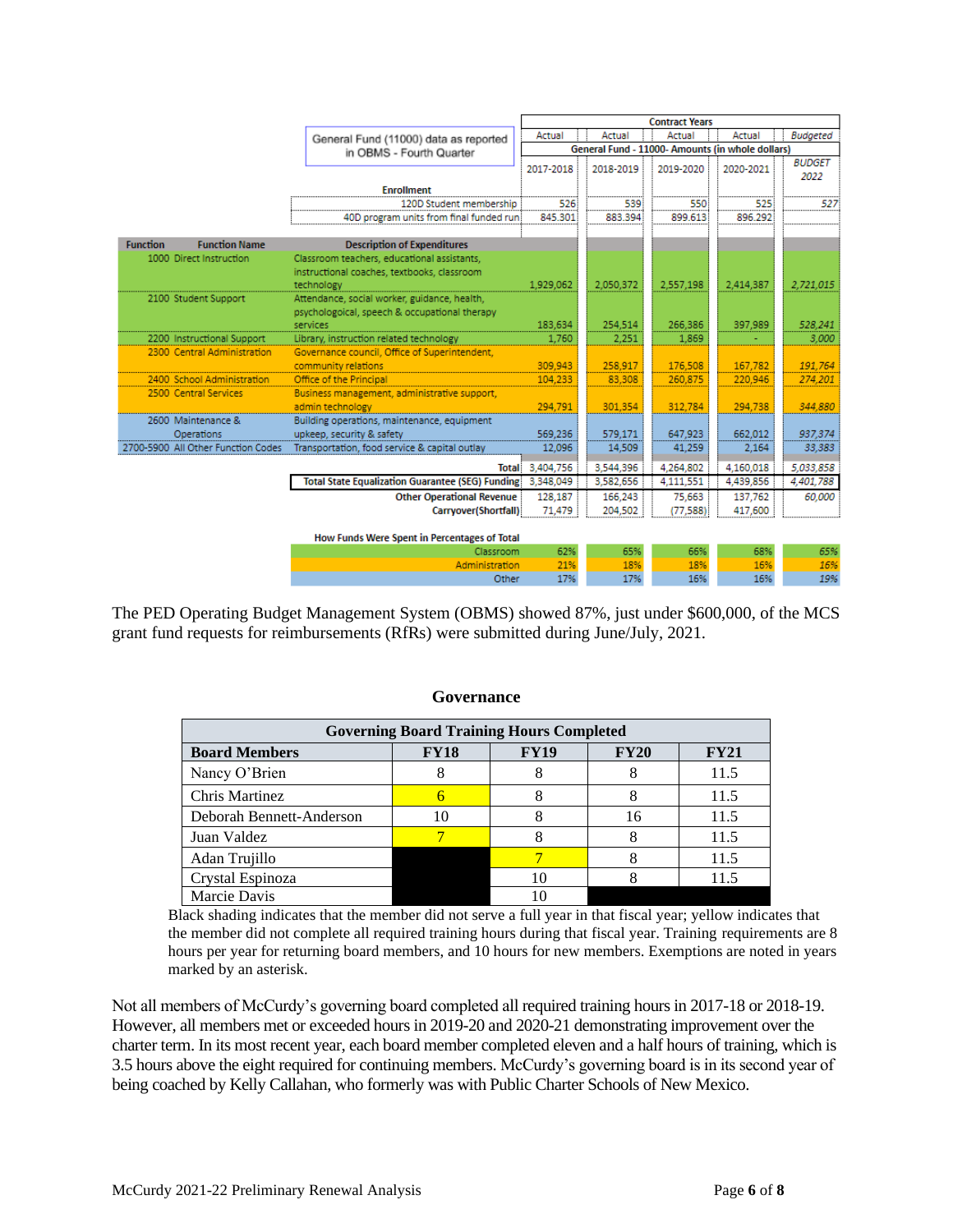# **Comprehensive Educational Program**

The School's educational program is described below:

- i. The McCurdy Charter School educational philosophy integrates academic, character and community elements through the Core Knowledge curriculum in grades K-8 and the Paideia methodology of Socratic discussion in grades 7-12, both of which are aligned with New Mexico Common Core State Standards.
- ii. All graduating seniors will have successfully completed 4 math credits.
- iii. All students will participate in a designated character development, anti-bullying, and social-emotional learning curriculum on a monthly basis, at a minimum.
- iv. The school will implement a digital learning plan to ensure technology use and instruction is integrated into all grade level curriculum.
- v. Students in every grade level will complete one classroom-based service learning project each semester. All graduating seniors will have successfully completed a one credit hour service learning course.
- vi. The school will offer co-curricular activities, including athletics through the New Mexico Activities Association.
- vii. The school implements a family engagement program to encourage family participation in the school community.

Due to staff turnover resulting from the COVID Pandemic, McCurdy has had to work on rebuilding Paideia and Socratic Seminar. This has been a priority since the Paideia methodology of Socratic discussion is part of the contract.

McCurdy utilizes Amplify Core Knowledge Language Arts for teaching reading/language arts. Secondary teachers interviewed stated that Socratic lead discussion has been implemented at the school for ten years. According to the same teachers, the discussion model can be adapted to any content area. One secondary teacher noted that students can "go for a while" when debating using the Socratic Method and that this method of discussion has become part of the school culture.

Positive Action Network is utilized for the school's anti-bullying curriculum. The Ripple Effects program is used for restorative justice. During the student focus group, students mentioned taking anti-bullying classes on a regular basis. Students reported that during Academic Seminar they discuss bullying, drug use, mental health, and other topics. The school collaborates with Project Cariño, a service offered by McCurdy Ministries, to provide free therapy to McCurdy Charter School students. Overall, students described the school as feeling supportive and that the school goes above and beyond with the resources it has. Teachers are helpful and willing to provide tutoring on the spot. Students feel comfortable talking to their teachers and teachers know student needs. For example, one student mentioned how teachers are aware when something is wrong with a student. When asked, "Are you learning about other cultures, and ways to explore culture and identity," the students said, "yes, especially in Spanish class." At the time of the interview, the class was exploring different Spanish speaking regions. Gender identities are also supported according to students.

McCurdy Charter School's student handbook details graduation requirements for the school. Specifically, 4 credits for Math including 1 unit >= Algebra 2. It should be noted that this the State of New Mexico currently requires 4 credits for Math including 1 unit >= Algebra 2. The Head Administrator indicated that the school is planning to remove this piece from the Comprehensive Educational Program should the school be renewed since it is no longer unique.

Technology was seen being used effectively during classroom observations. Students and teachers were able to participate in the class remotely utilizing Zoom. Computers and hotspots were provided to students who needed them during remote and highbred learning caused by the COVID Pandemic.